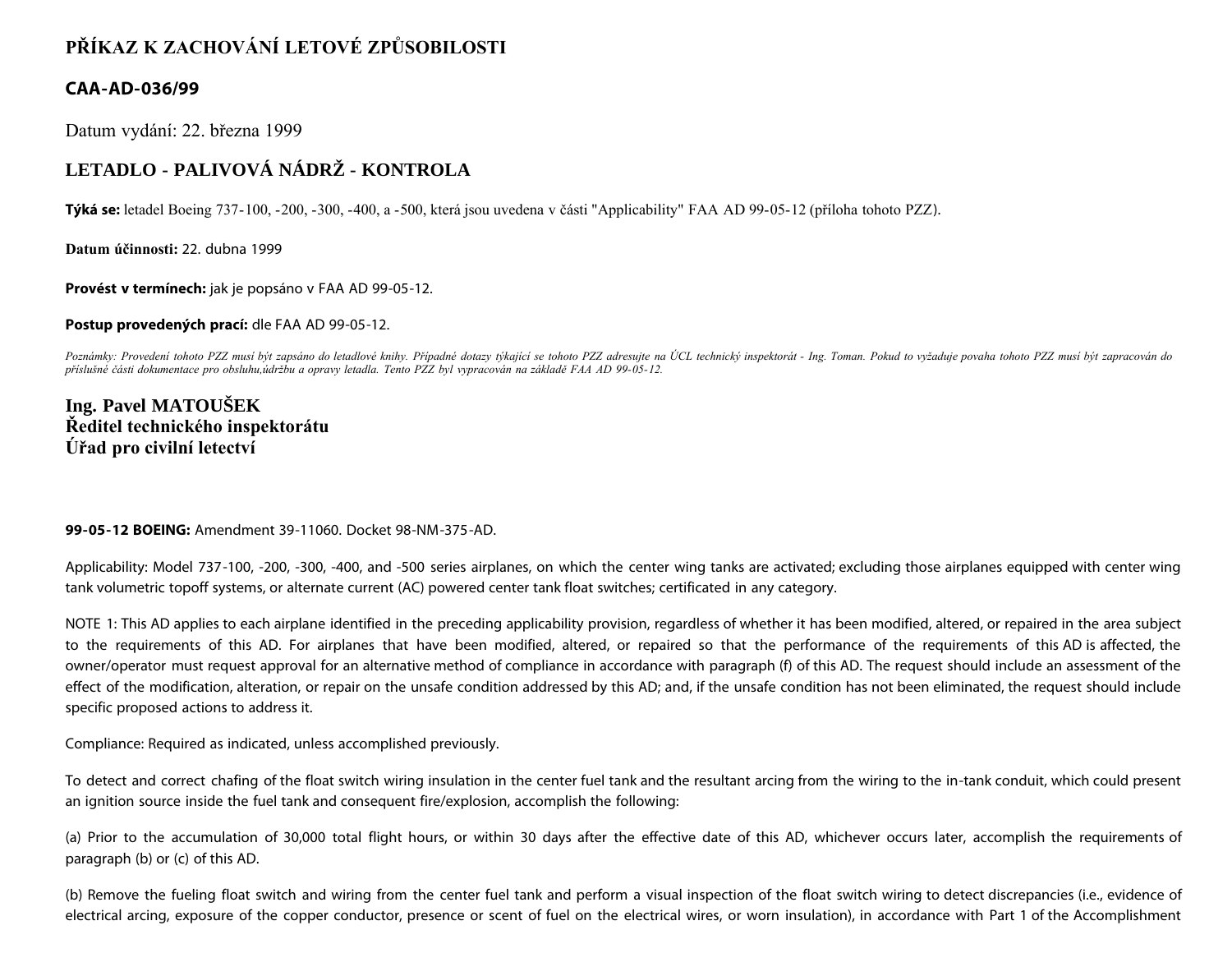Instructions of Boeing Alert Service Bulletin 737-28A1132, dated December 2, 1998, or Revision 1, dated January 15, 1999. Pay particular attention to the wire bundle where it passes through the wing pylon vapor seals and under the wire bundle clamps.

(1) If no discrepancy is detected, prior to further flight, accomplish either paragraph (b)(1)(i) or (b)(1)(ii) of this AD.

(i) Measure the resistance between the wires and the float switch housing, in accordance with the alert service bulletin.

(A) If the resistance is less than 200 megohms, prior to further flight, replace the float switch with a new float switch, and install double Teflon sleeving over the wiring of the float switch, in accordance with the alert service bulletin; except, if the replacement float switch and wiring are not available, prior to further flight, accomplish the requirements specified in paragraphs (c) and (d) of this AD.

(B) If the resistance is greater than or equal to 200 megohms, prior to further flight, blow dirt out of the conduit, install double Teflon sleeving over the wiring of the float switch, and reinstall the existing float switch, in accordance with the alert service bulletin.

(ii) Replace the float switch and wiring with a new float switch and wiring, and install double Teflon sleeving over the wiring of the float switch, in accordance with the alert service bulletin; except, if the replacement float switch and wiring are not available, prior to further flight, accomplish the requirements specified in paragraphs (c) and (d) of this AD.

(2) If any worn insulation is detected, and if no copper conductor is exposed, and if no evidence of arcing is detected; accomplish the requirements specified in either paragraph (b)(1)(i) or (b)(1)(ii) of this AD.

(3) If any electrical arcing or exposed copper conductor is detected, prior to further flight, accomplish either paragraph (b)(3)(i) or (b)(3)(ii) of this AD.

(i) Replace any section of the electrical conduit where the arcing occurred with a new section, in accordance with the alert service bulletin, and accomplish the requirements specified in paragraph (b)(1)(ii) of this AD.

(ii) Perform a visual inspection to detect fuel leaks of the electrical conduit, in accordance with the alert service bulletin.

(A) If no fuel leak is detected, prior to further flight, accomplish the requirements specified in paragraph (b)(1)(ii) of this AD. Repeat the inspection required by paragraph (b)(3)(ii) of this AD thereafter at intervals not to exceed 1,500 flight hours, until the replacement required by paragraph (b)(3)(ii)(B) of this AD is accomplished.

(B) If any fuel leak is detected, prior to further flight, replace any section of the electrical conduit where the leak is with a new section, in accordance with the alert service bulletin. Prior to further flight after accomplishment of the replacement, accomplish the requirements specified in paragraph (b)(1)(ii) of this AD. Accomplishment of electrical conduit replacement constitutes terminating action for the repetitive inspection requirements of paragraph (b)(3)(ii)(A) of this AD.

(4) If any presence or scent of fuel on the electrical wires is detected, prior to further flight, locate the source of the leak and replace the damaged conduit with a new conduit, in accordance with the alert service bulletin; and accomplish the requirements specified in either paragraph (b)(1)(i) or (b)(1)(ii) of this AD, unless accomplished previously in accordance with paragraph (b)(1), (b)(2), or (b)(3) of this AD.

(c) Accomplish the requirements specified in either paragraph (c)(1) or (c)(2) of this AD, in accordance with Part 2 of the Accomplishment Instructions of Boeing Alert Service Bulletin 737-28A1132, dated December 2, 1998, or Revision 1 dated January 15, 1999.

(1) Deactivate the center tank float switch (i.e., cut the two wires for the float switch at the splices on the front spar and cap and stow the four wire ends);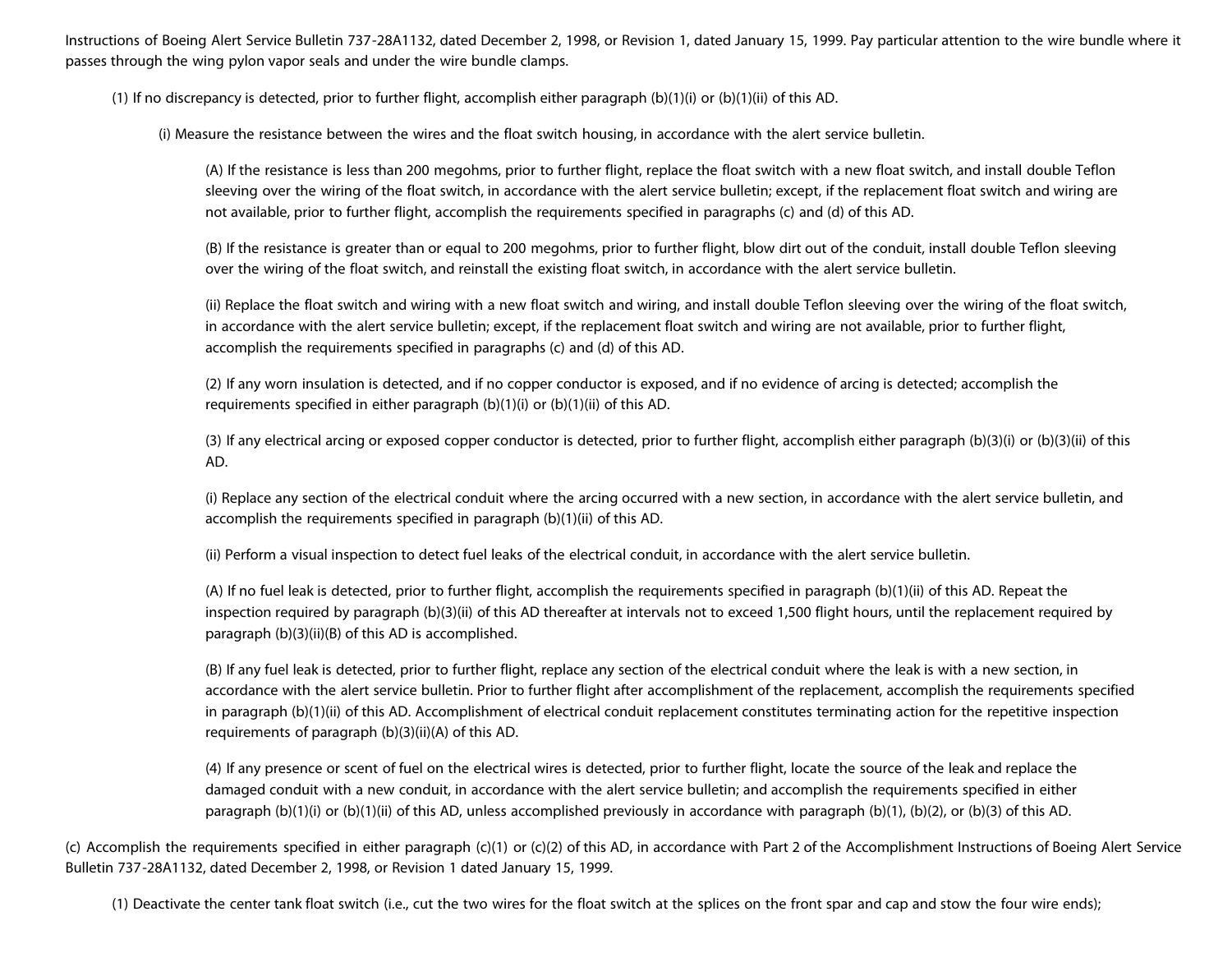paint a Caution that shows a conservative maximum fuel capacity for the center tank on the underside of the right-hand wing near the fueling station door; and install an INOP placard on the fueling panel.

(2) Deactivate the center tank float switch (i.e., cut, stow, and splice the two wires for the float switch at the splices on the front spar), and paint a Caution that shows a conservative maximum fuel capacity for the center tank on the underside of the right-hand wing near the fueling station door.

(d) For airplanes on which the requirements specified in paragraph (c) of this AD have been accomplished: Accomplish the requirements specified in paragraph (d)(1), (d)(2), and (d)(3) of this AD.

(1) Operators must ensure that airplane fueling crews are properly trained in accordance with the procedures specified in Boeing Telex M-7200-98-04486, dated December 1, 1998, or procedures approved by the FAA. This one-time training must be accomplished prior to utilizing the procedures specified in paragraph (d)(3) of this AD.

(2) Prior to fueling the airplane, perform a check to verify that the fueling panel center tank quantity indicator is operative. Repeat this check thereafter prior to fueling the airplane. If the fueling panel center tank quantity indicator is not operative, prior to further flight, replace the fueling panel center tank quantity indicator with a serviceable part.

(3) One of the two manual fueling procedures for the center fuel tank must be used for each fueling occurrence, in accordance with Boeing Telex M-7200-98- 04486, dated December 1, 1998, or a method approved by the FAA.

NOTE 2: For the purposes of this AD, the term "the FAA," is defined in paragraph (d) of this AD as "the cognizant Principal Maintenance Inspector (PMI)."

NOTE 3: Where there are differences between the Boeing Alert Service Bulletin 737-28A1132 and this AD, the AD prevails.

(e) Dispatch with the center fuel tank float switch deactivated, in accordance with Boeing Alert Service Bulletin 737-28A1132, dated December 2, 1998, or Revision 1, dated January 15, 1999, is allowed until replacement float switches and wiring are available for installation. Where there are differences between the Master Minimum Equipment List (MMEL) and the AD, the AD prevails.

(f) An alternative method of compliance or adjustment of the compliance time that provides an acceptable level of safety may be used if approved by the Manager, Seattle Aircraft Certification Office (ACO), FAA, Transport Airplane Directorate. Operators shall submit their requests through an appropriate FAA PMI, who may add comments and then send it to the Manager, Seattle ACO.

NOTE 4: Information concerning the existence of approved alternative methods of compliance with this AD, if any, may be obtained from the Seattle ACO.

(g) Special flight permits may be issued in accordance with sections 21.197 and 21.199 of the Federal Aviation Regulations (14 CFR 21.197 and 21.199) to operate the airplane to a location where the requirements of this AD can be accomplished.

(h) Except as provided by paragraphs (d)(1) and (d)(2) of this AD, the actions shall be done in accordance with Boeing Alert Service Bulletin 737-28A1132, dated December 2, 1998; Boeing Alert Service Bulletin 737-28A1132, Revision 1, dated January 15, 1999; and Boeing Telex M-7200-98-04486, dated December 1, 1998, as applicable. This incorporation by reference was approved by the Director of the Federal Register in accordance with 5 U.S.C. 552(a) and 1 CFR part 51. Copies may be obtained from Boeing Commercial Airplane Group, P.O. Box 3707, Seattle, Washington 98124-2207. Copies may be inspected at the FAA, Transport Airplane Directorate, 1601 Lind Avenue, SW., Renton, Washington; or at the Office of the Federal Register, 800 North Capitol Street, NW., suite 700, Washington, DC.

(i) This amendment becomes effective on March 18, 1999.

FOR FURTHER INFORMATION CONTACT: